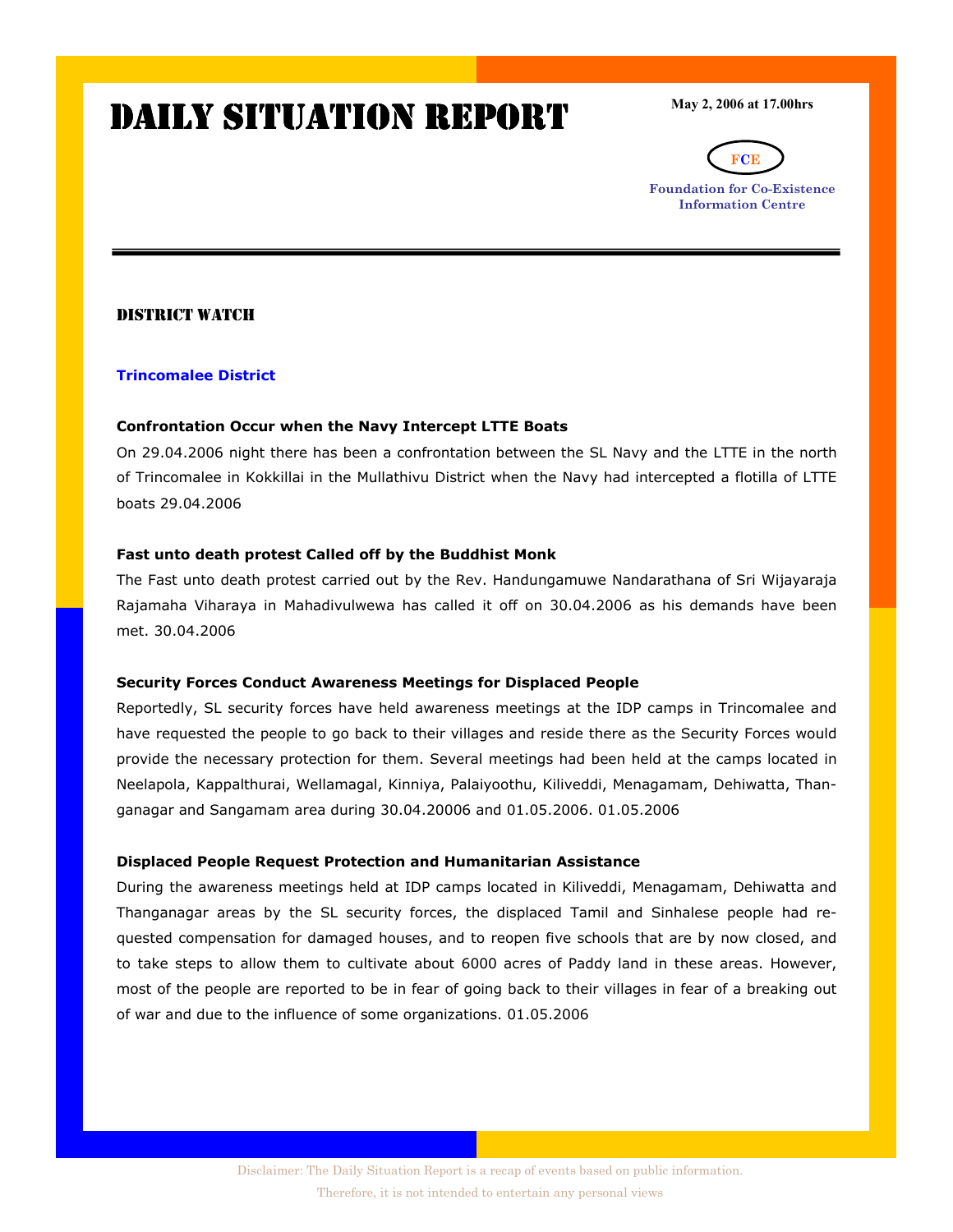### Claymore Mine Attack in Trincomalee Town

A claymore mine attack has taken place in the Trincomalee town around 9.30 a.m. on 01.05.2006. According to available reports five persons including a Navy person have been killed and five others including three Navy personnel have been injured. The civilians killed include three persons from the same family who had been in a three wheeler and the three-wheeler driver. The two civilians injured are reported to be receiving treatment in the Trincomalee General Hospital while the Navy personnel have been admitted to the Naval Hospital. 01.05.2006

### Security Checking after the Claymore mine attack in the Town; A Few Arrested

Following the Claymore mine attack that had taken place in the town around 9.30 a.m. on 01.05.2006 the security personnel have conducted a cordon and search operation in the area and have arrested a few persons. However, all arrested had been released by evening. 01.05.2006

### People in Kokkillai Seek Refugee in Pulmodai

It is understood that a large number of people living in the north of Trincomalee in Kokkillai in the Mullaithivu District, mainly Sinhalese have been displaced due to fear and have found refuge in Pulmodai after the attack on LTTE boats on 01.05.2006 evening. 01.05.2006

### Additional Troops Deployed in Trincomalee Town

According to reports, an additional number of security personnel have been deployed in the Trincomalee town area following the escalation of attacks. 02.05.2006

### Mobile phones Checked by the Security Forces

Mobile phones that are being used by the people in the residences in the Trincomalee town area have been checked by the Security Forces. It is believed that the Mobile Phones could be used as a remote control device to activate the claymore mine. 02.05.2006

### Confrontation in Sampoor between the Navy and the LTTE

A confrontation has been reported in the Sampoor area between the Navy and the LTTE early morning on 02.05.2006. 02.05.2006

#### Tension in Muttur Town and Suburbs

Reportedly, tension prevails in the Muttur town and suburbs since a confrontation had been reported in the Sampoor area between the Navy and the LTTE early on 02.05.2006. It is learnt that schools and offices have been closed down after the news reached the town area. 02.05.2006

### Farmers in Mahadivulwewa Issued with Arms and ammunitions

Farmers, mostly Sinhalese, in Mahadivulwewa have been issued with Arms and ammunitions and they have commenced work in the paddy fields which they had stopped after the killing of six persons in Kal-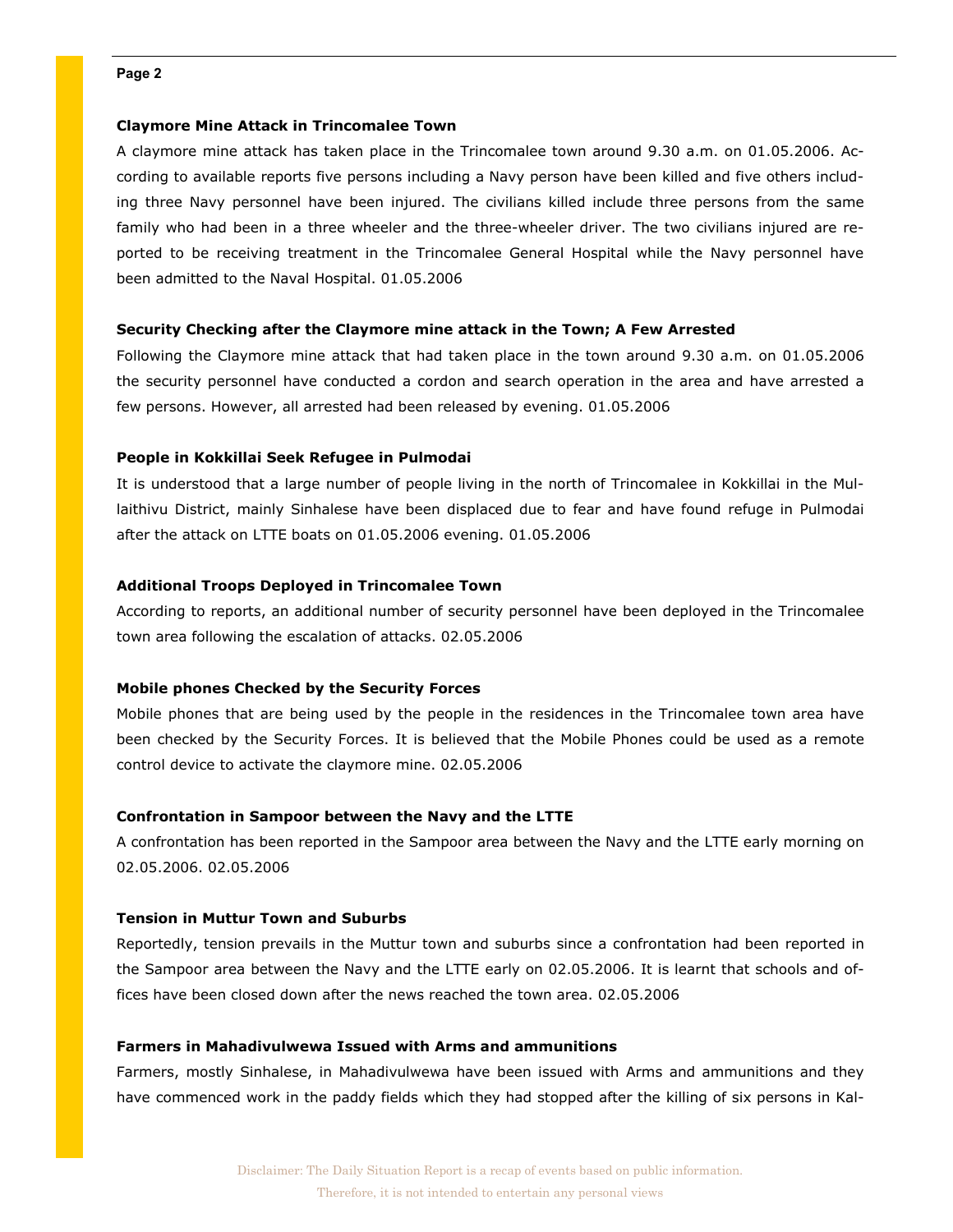lampattu in the Gomarankadawela area recently. 02.05.2006

### Security Personnel Block People from Feeding Cattle

Reportedly, the security personnel deployed in Ralkuli, Kandankadu, Upparu and Kurangupachchan area are not permitting the cattle breeders from going to the fields to look after the cattle and market the milk. The people have also informed that in some places the milk too has been confiscated by the forces. The people of the area have requested the Field Coordinator and the Peace Committee members of the Foundation for Co Existence to find a solution to this problem as it is their livelihood. 02.05.2006

### Tamil Families in Sakthypuram Displaced

210 persons from about 58 Tamil families have been displaced from Sakthypuram in the Mollipothana area through fear after the Navy had started checking the residences during the night. As reported earlier, one person had been shot allegedly by the security forces and seriously injured recently in this area. 02.05.2006

### NE Governor Holds a Meeting with the representatives of NGOs

A meeting has been held in the office of the North East Governor in Trincomalee town at 11.00 a.m. on 02.05.2006 between the governor and the representatives of the NGOs working in the area. The Governor has requested the authorities to request the displaced people to go back to their homes and that money for dry rations for two weeks will be paid to them. Some of the NGOs present have informed that the situation is still not very conducive for people to return to their homes in vulnerable areas. 02.05.2006

#### Ampara District

### Central Camp People Protest against the Killing of Home Guard

Reportedly, the People of central camp have held a protest against the killing of Kasthuriarachchi who had been working as a Home Guard at the Kalmunai Police after his funeral on 27.04.2006. The funeral had been held on 27.04.2006 at the 4<sup>th</sup> Colony. Protesters had set tires on fire along the roads blocking them. 27.04.2006

#### Farmer Shot and Injured in Bakkialla

A farmer has been shot and injured on 29.04.2006 around 8.30 am in Bakkialla while he had been working at a paddy field. 29.04.2006

### Attack on STF Foot Patrol in Akkaraipattu

An Unknown party had fired at a STF foot patrol in Akkaraipattu on 30.04.2006 around 11.20 a.m. injuring two. 30.04.2006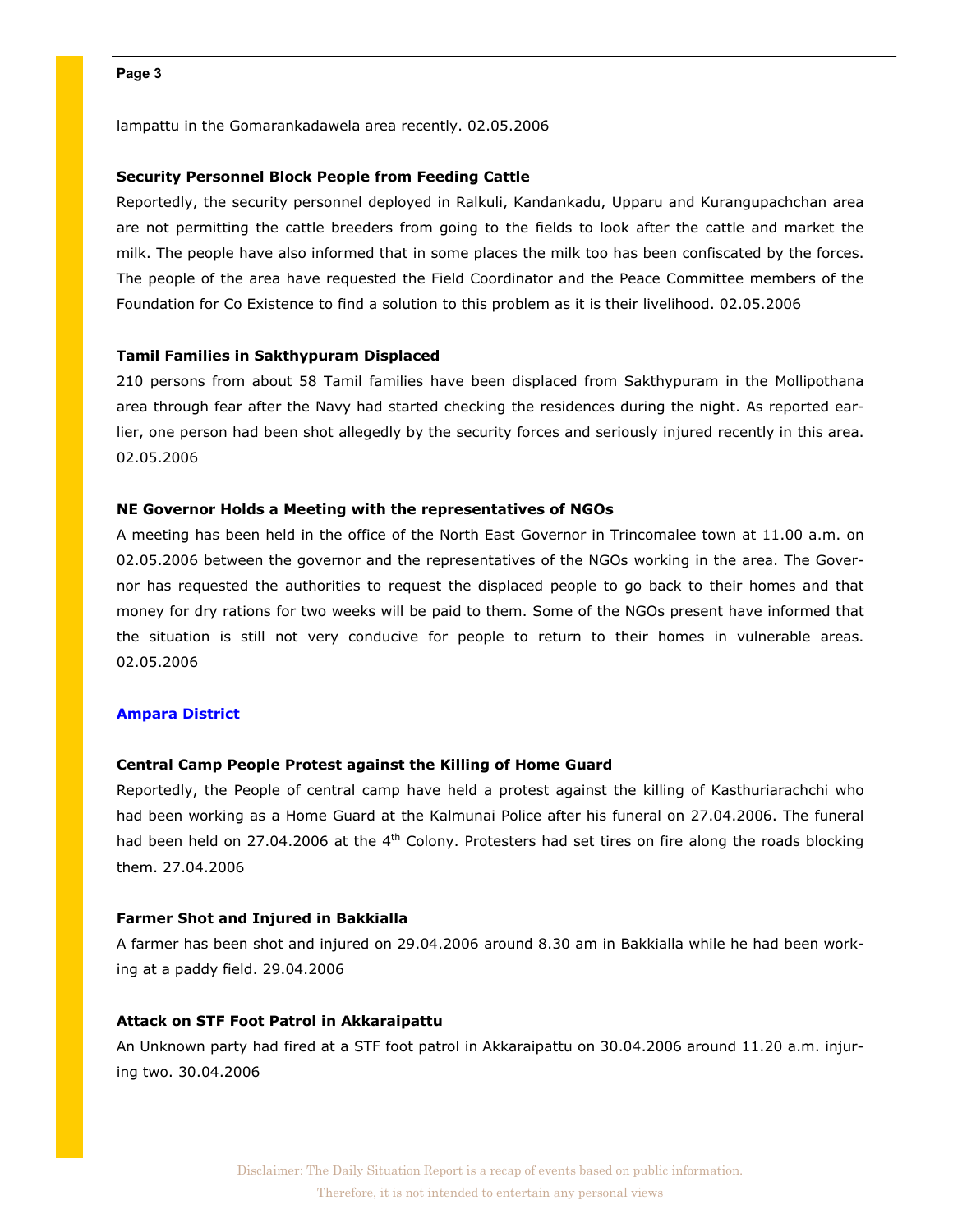### A Person Arrested in Akkaraipattu at a search operation

At a search operation carried out by STF personnel on 30.04.2006 following the firing at a STF foot patrol in Akkaraipattu, a person, Navaretnam Anandan(40) of Vipulananda road, Akkaraipattu, a TNA member of the Alayadivembu PS had been arrested in the particular area while he had been traveling to Thirukkovil. The STF has recovered a claymore mine and some ammunition from his bag. The victim has been handed over to the Akkaraipattu Police. Police Investigations are reported to be underway. 30.04.2006

### STF intensifies security in most parts of Ampara

The STF has tightened security in the Ampara district and STF personnel have been deployed on main roads. It is said that they conduct foot patrolling in the morning and evening. 02.05.2006

#### Threat of Dengue in the Areas of Ampara

A threat of Dengue could be seen among the villagers who are living in the coastal areas of Ampara such as Kalmunai, Maruthamunai, Akkaraipattu and Neelavanai. 02.05.2006

### Awareness Programs on Dengue

Following the increased threat of Dengue in the Kalmunai, Maruthamunai, Akkaraipattu and Neelavanai areas, awareness programs had been organized by social representatives as well as some local NGOS to make people aware of Dengue. The public have been instructed to burn their domestic wastages and to remove containers that can detain waste water. 02.05.2006

#### Villagers Request More Security

Reportedly, the villagers living in some border villages such as Mahaoya, Iththamalpola, Bogamuyaye, Borepola, Tampitiya and Badirekka in the Ampara District are in fear of the abduction that had taken place in the area on 21.04.2006. The abducted person, Lalith Wijesiri (30)and two others had been in their field harvesting Cow Pea when a group of persons had come from the Thoppigala area and had abducted the three, but two of them had been able to escape. The villagers had asked the security personnel to tighten security in these villages. It is learnt that the farmers are also refraining from going to their field to harvest Cow Pea in fear of the abduction. 02.05.2006

### South Eastern University Staff Protest over the Attack on the VC's Vehicle

A protest demonstration had been organized by the staff of the South Eastern University for four days starting from 02.05.2006 to protest over the firing at the vehicle of the Vice Chancellor, on 28.04.2006. They demand the government to take necessary action in relation to this. 02.05.2006

### Parcel Bomb Recovered in Akkaraipattu Town

A parcel bomb has been found in the Azath Building in Akkaraipattu town at around 1.00 p.m. on 02.05.2006. The road in front of the building has been closed by security personnel and the people have not been allowed to enter until the bomb was diffused. 02.05.2006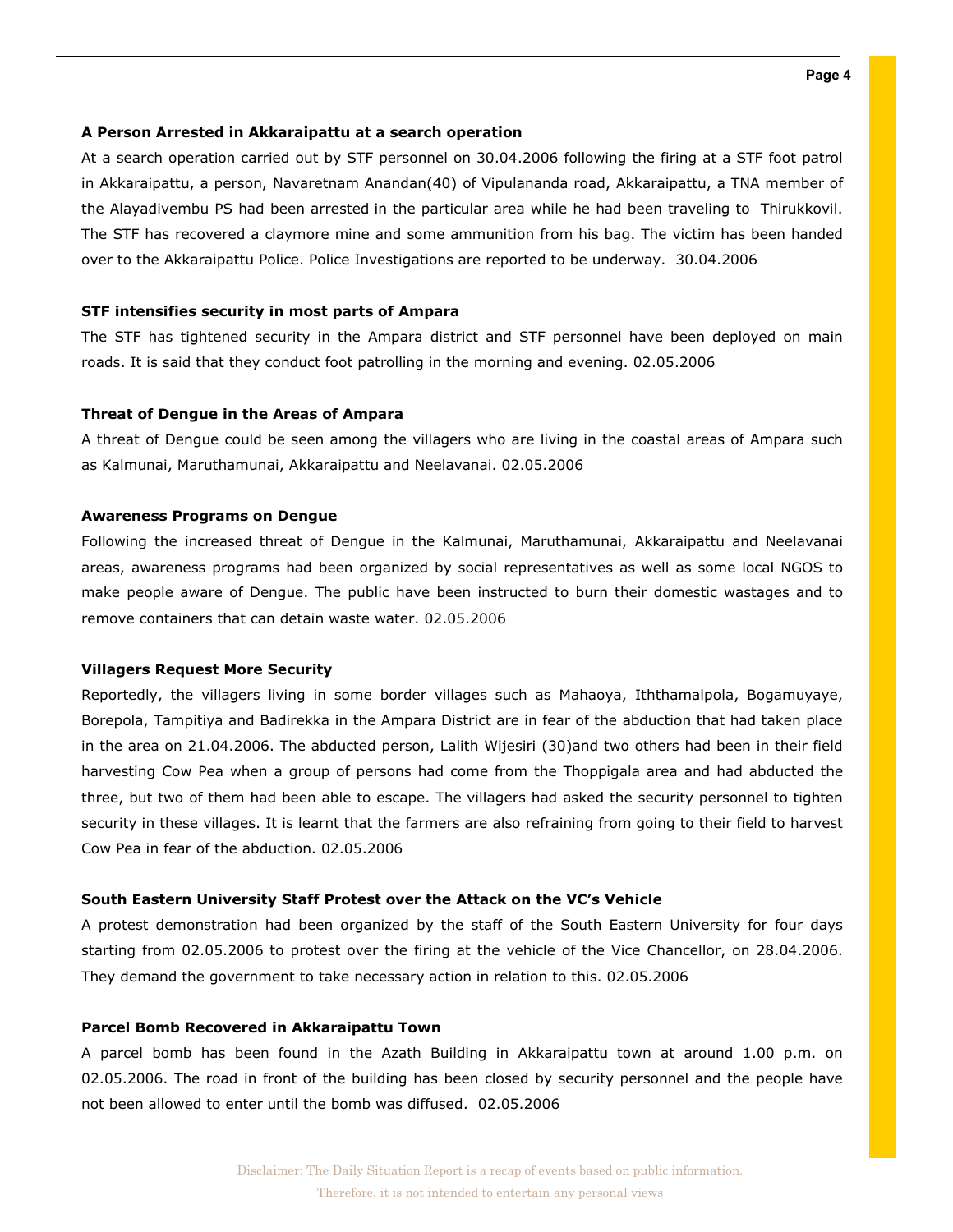# Batticaloa District

### Attack on Karuna camps in Welikanda

On 30.04.2006 a confrontation had occurred between the LTTE and the Karuna cadres at 1.30 a.m. at Vipulananda- Kasankulam, 7 km east from Welikanda. Allegedly 20 karuna cadres were suspected to be killed and 5 were injured. 30.04.2006

### Three wheeler drivers at Kattankuddy celebrated the May Day

Three wheeler drivers of Kattankuddy have celebrated the May Day on 01.05.2006. They had carried out a parade starting from Telecom road junction. The event had been presided over by the Auto Union and more than 100 three wheeler drivers had participated. 01.05.2006

### LTTE officers and Tamil people hold a day of moaning

On 01.05.2006 LTTE officers and Tamil people have held a day of moaning at Kandumai Maha Vidyalaya, Palugamam parallel to the May Day. 01.05.2006

### Mannar District

### Firing in Mullikulam scares away people

On 01<sup>st</sup> May 2006 around 01.00 a.m. in Mullikulam, Musalai D.S division in Mannar some unidentified gunmen who had entered the village had started firing in the air for about half an hour and left. As a result, villagers fear to live in the village and have requested the G.A to allow them resettle in Savariyapuram which is surrounded by other Tamil villages. Now they are reported to be occupying the Mullikulam church. 01.05.2006

### People in Mullikulam request the G.A to resettle them in Savariyapuram

FCE staff have helped the people of Mullikulam in Mannar to prepare a letter to the G.A requesting him to resettle them in Savariyapuram which is a village surrounded by other Tamil villages. Reportedly, the villagers of Mullikulam are now living in the Mullikulam church as they are scared to live in their homes after they had observed some unidentified persons shooting in the air. 01.05.2006

### Anuradhapura District

### Two persons have been killed and three others injured in a shooting incident

It is reported that two persons have been killed and three others injured when unknown persons opened fire at them around 7.30 a.m. on the  $1<sup>st</sup>$  of May 2006 in Kalgaswawe River in the Keppitigollawa area in the Anuradhapura district. The five of them have been in a tractor to collect sand from the said river in the area. It is learnt that the injured have been admitted to the Anuradhapura Hospital and the dead bodies handed over to the Keppitigollawa hospital. 01.05.2006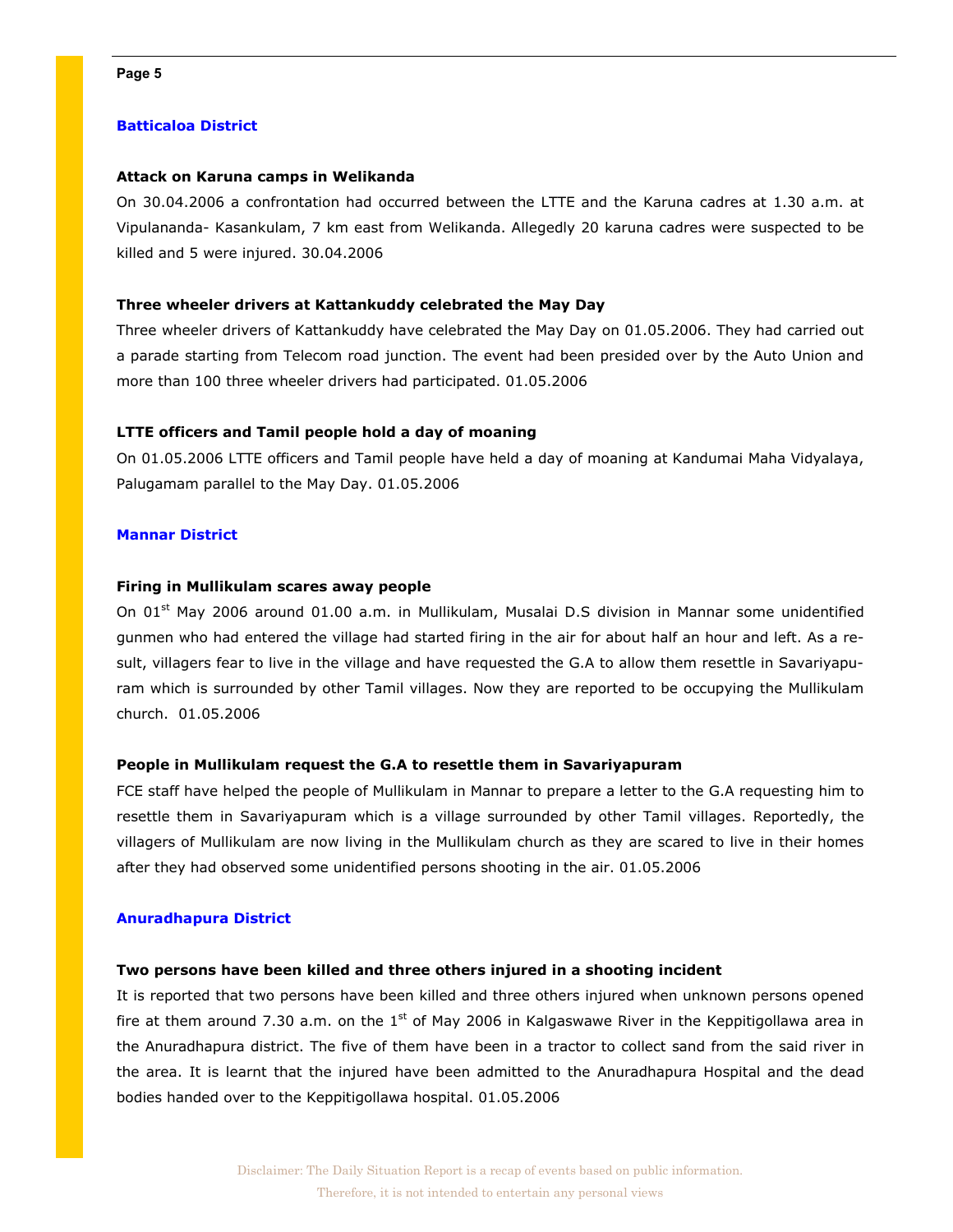### MEDIA TODAY

# SL Army

# LTTE Mount Artillery Attacks after the CFA Was Signed

LTTE terrorists for the first time after the Cease-Fire Agreement (CFA) was signed mounted fierce simultaneous Artillery and Mortar attacks towards the Forward Defense Line (FDL) Army Camps at Kokkuthuduvai and Kokilai areas in Welioya during late hours on Sunday (30) creating a sense of fear and panic among the civilians in those fishing hamlets. LTTE terrorists on boats with heavy guns have first carried out fire attacks from the coastal areas, bordering uncleared areas towards the FDL in Kokilai camp in civil populated Kokilai fishing village while simultaneously directing artillery and mortar fire rounds at Kokkuthuduvai Army detachment, around the same time on Sunday (30). LTTE boats operating in the seas at the same time fired towards the camps forcing troops to engage the LTTE with the assistance of Navy troops operating in the area . LTTE artillery and mortar fire rounds continued until up to the wee hours on Monday (01) as LTTE Sea Tigers from their boats with heavy weapons provided support to the LTTE terrorists firing artillery and mortar from un-cleared border areas on the KokkuthuduwaI and Kokilai Army camps which are situated in close proximity to each other. One civilian died in the LTTE firing and three other civilians sustained injuries and were referred to the Pulmodai hospital. As fear-stricken villagers panicked, the troops had to provide security and temporary shelter initially to a few hundreds of civilians who flocked to the PULMODAI central college premises, the same late evening. The Sri Lanka Monitoring Mission was to be informed of this grave violation of the CFA.

### Sand Collecting Civilians, LTTE's Latest Prey

Brutal & Barbaric LTTE (Tamil Tigers) Terrorist Attacks, now being directed both at unarmed Civilians and members of the Security Forces saw another spiral of destruction this morning (01st May 2006) near Thalgasweva, Bogas Junction area on Pulmodai road in Welioya, when LTTE armed men shot and killed two civilians and injured three others while they were going for sand collection work. Four civilians, engaged in sand collection labour work were proceeding in the area on their lorry when LTTE gunmen suddenly confronted the lorry and indiscriminately went on firing at them at about 8.30 a.m. killing one of them on the spot. Barely, seconds after the attack, terrorists gunned down another motorbike rider at the same place, as he, unaware of the circumstances that were unfolding at the premises, tried to ride past the location. Three labourers sustained injuries in the lorry attack were evacuated to hospi-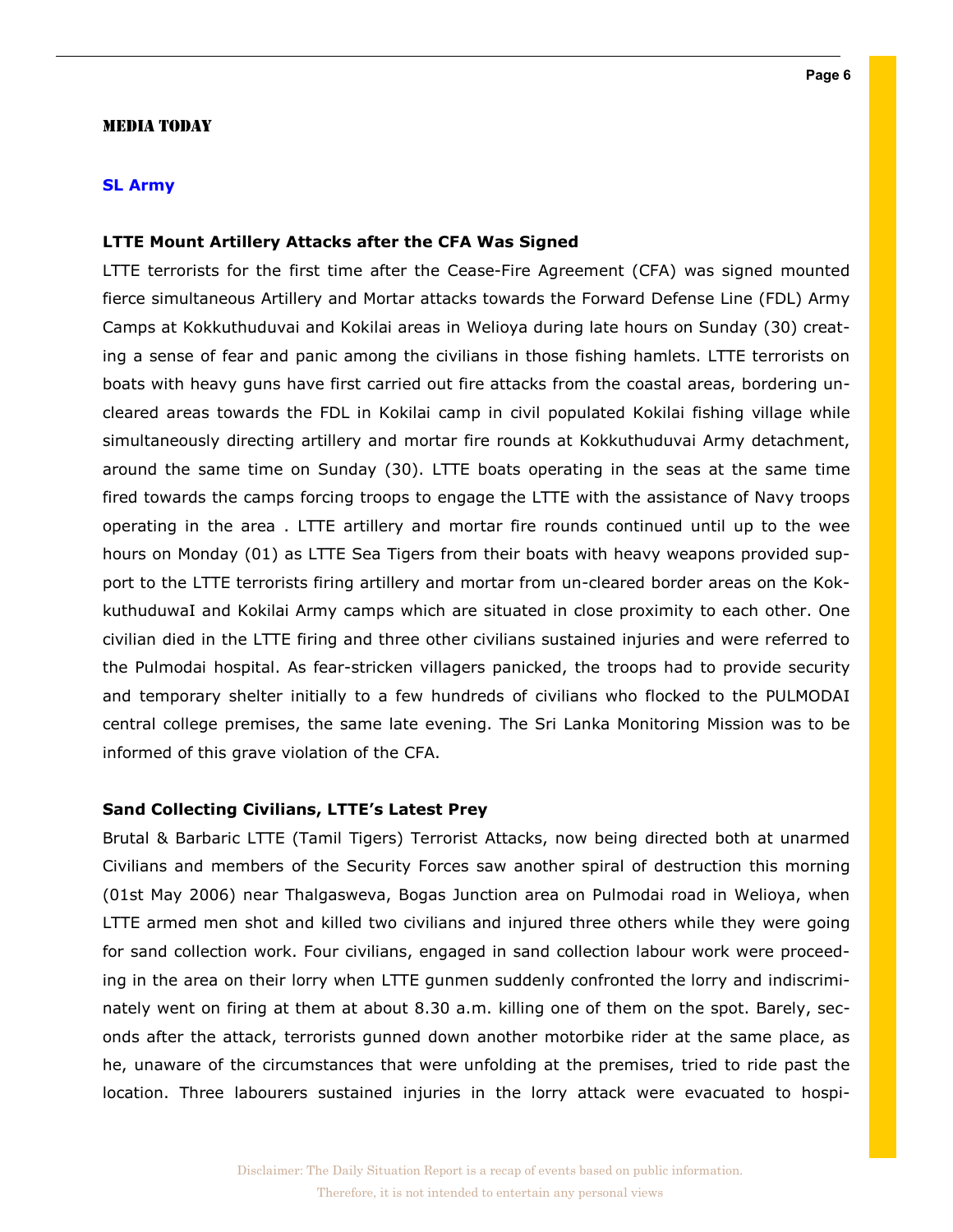tal. Likewise, five fishermen in the lake from which the victims were to collect sand, have reportedly gone missing according to the latest reports. Whereabouts of those fishermen are yet to be traced and the Police do not rule out any possibility of LTTE abduction since the LTTE men had roamed in the areas. Preliminary information confirmed that an LTTE armed group had infiltrated the area previous night and carried out the attack in broad daylight in order to provoke ethnic clashes in cleared areas close to border villages in Welioya. Dead bodies of the civilian (tractor worker) and the passer-by (motorbike rider) are awaiting post-mortem and other investigations. The Police with the troops rushed to the scene and mounted a search in the area. The Welioya Police investigations are on.

# Tamil Net

### Two traders shot in Jaffna, one dead

Armed men riding in a motorbike entered a hairdressing saloon near Thirunelvely junction and shot a client, a trader from nearby public market seriously wounding the trader and saloon owner. The trader succumbed to his wounds at Jaffna hospital. Eyewitnesses at the site, a high security area manned by Sri Lanka Army soldiers 24 hours a day, alleged that the SLA had withdrawn it's soldiers from the nearby posts, 10 minutes prior to the shooting incident, which took place 50 meters close to the junction, on Adiyapatham Road. Thirunelveli remains tense. Police did not arrive in time. Fellow traders at the site rushed to hospital with the wounded business owners, Vallipuram Suganthan, 34, the saloon owner and Arumugarajah Theyvendran, 54, the public market trader who later succumbed to his wounds. All shops remain closed in the vicinity. Adiyapatham Road links Thirunelveli Junction on Palaly Road with Kalviyankadu.

### Allaipitti man shot by SLN dies without medical help

Sri Lanka Navy (SLN) soldiers Allaipitti area in Kayts within High Security Zone (HSZ) shot and killed a 74-year old civilian in his home at 8 p.m. Sunday, sources in Jaffna said. Rasamany Sangarapillai was with his wife when the SLN soldiers in civil clothes entered the house, asked him to lie face down. They then shot him at close range. His wife was also injured in the gun fire as she tried to prevent the soldiers from firing. The SLN manning the checkpoint in Allaipitti junction refused permission to the relatives of Rasamany to be taken to Jaffna Hospital. He passed away without any medical help Sunday night, relatives said.

# Pesalai Tamil youths released

Mannar Additional Magistrate Mr.D.J.Pirapaharan Monday released three of eight Tamil civil-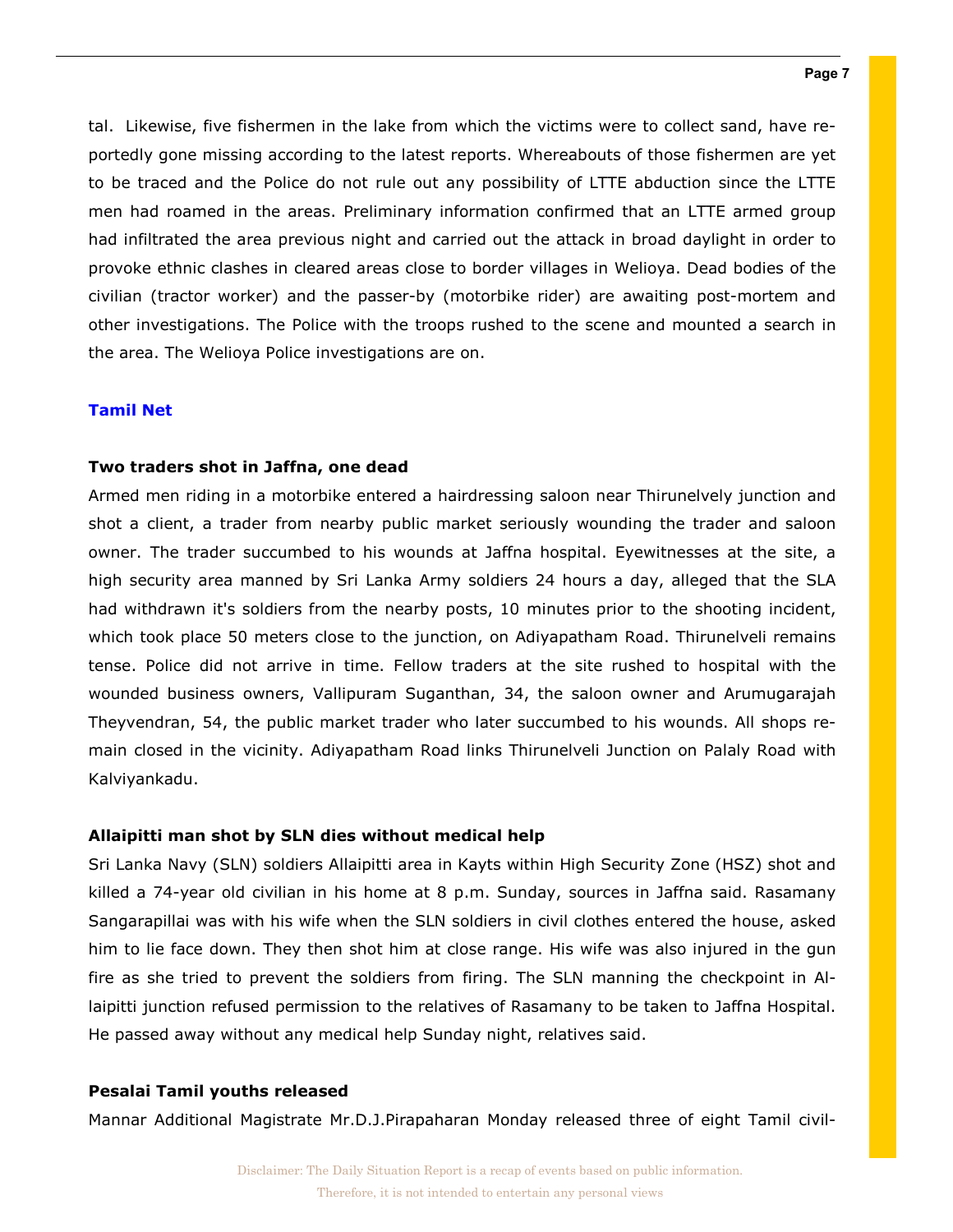ians on surety bail for Rs. 10,000 each and put off further inquiry for May 8. The Sri Lanka Navy (SLN) in a search operation conducted in the Pesalai refugee camp located along Talaimannar-Mannar road Sunday morning earlier had taken eight persons into custody, legal sources said. Of the eight, Talaimannar Police released five suspects after the inquiry. Meanwhile, Mannar Police on Monday released on police bail the three Tamil civilians who were arrested and handed over to them by the Sri Lanka Navy (SLN) in a search operation conducted by them Sunday evening in Panankattikottu, a village in Mannar district, sources said.

# Three SLA soldiers injured in Jaffna grenade attacks

Three incidents of hand grenade attacks on Sri Lanka Army (SLA) soldiers in Arasady junction, Iyanar Kovildady and A9 near Puttur junction marked the May day in Jaffna district Monday, sources in Jaffna said. No processions or meetings were held during the May day in Jaffna according to Jaffna residents. Unknown assailants hurled a hand grenade at the sentry located at the Arasady Junction along the Point Pedro Jaffna Road 12.15 p.m. Monday. Details of damages are not known. In another incident, three SLA soldiers were injured in a grenade attack at the SLA mini-camp located at the Kullapitti Junction, Iyanar Kovilady along KKS Road at 12.30 p.m. Monday. Unconfirmed reports said this incident may have been triggered off by mishandling of a grenade by the SLA soldiers.

# Woman shot dead in Velanai

A 29-year old woman, shot and seriously injured by unknown gunmen near the old bus-stand in the Jaffna Islet of Velanai Sunday evening at 6 p.m., succumbed to her injuries at the Jaffna Teaching Hospital, sources in Jaffna said. Two gunmen riding in a motor-bike fired at Ms E Bothini at close range while she was walking along the main road, and escaped, sources said. Although arrangements were made to immediately transfer her to Jaffna Hospital, her transport was delayed at the Allaipitti junction where Sri Lanka Navy (SLN) soldiers in the aftermath of a claymore explosion held up passengers and vehicles for thorough security checks. Ms Bothini, died while she was being operated on at the hospital, medical sources said.

# Colombo assails SLMM, accuses media bias in refugee figure dispute

While Sri Lanka's President Mr Mahinda Rajapakse drew attention to "propaganda war," Minister Keheliya Rambukwella told the state-run weekly Sunday Observer that the Sri Lanka Government "categorically denies" and dismisses as "outrageous," accusation by the Sri Lanka Monitoring Mission (SLMM) that security forces were involved in extra- judicial killings in the North-East. Gajendrakumar Ponnambalam, Tamil National Alliance (TNA) parliamentarian, said State's attempt to accuse foreign media of bias is a precursor to enforcing self-censorship. The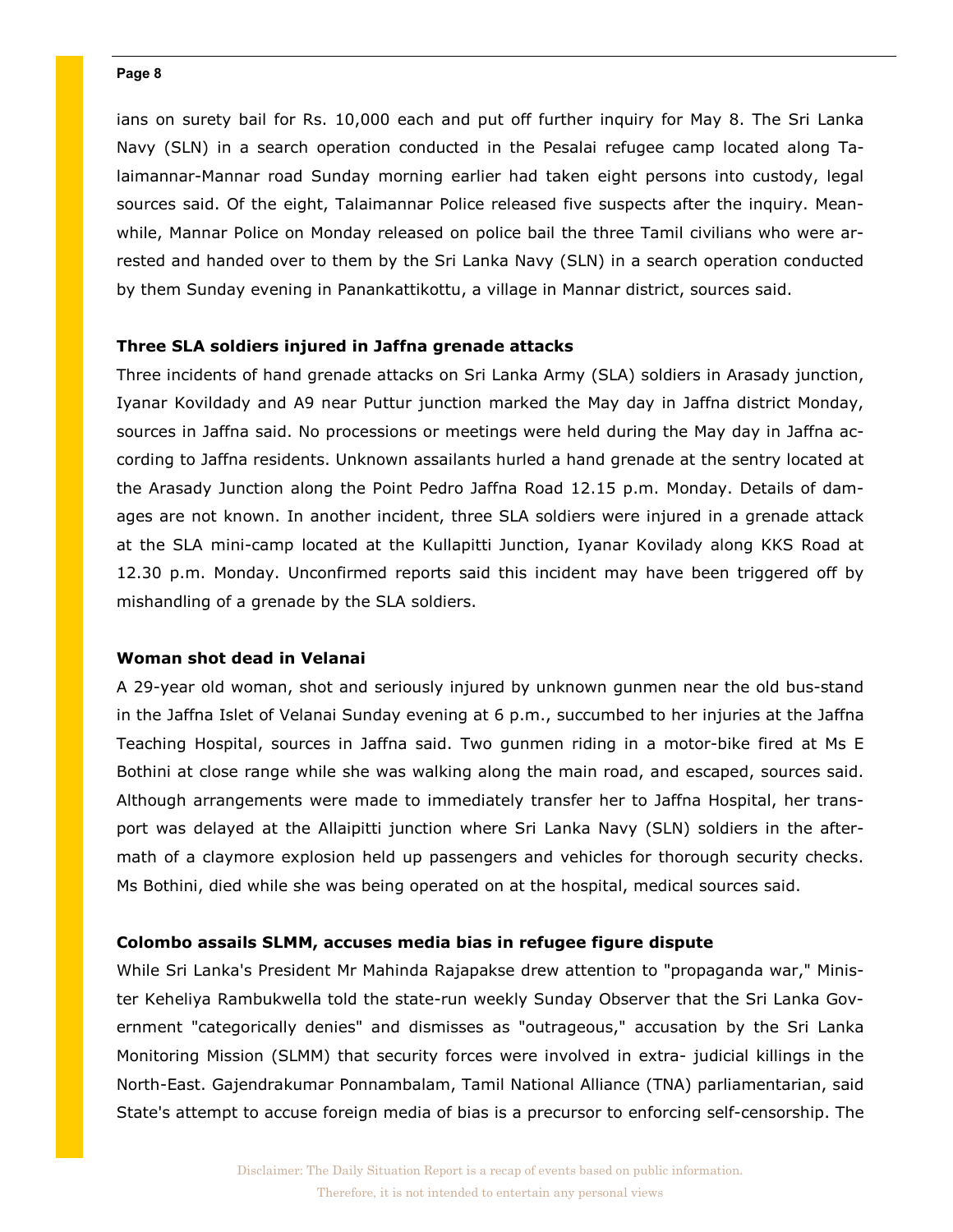State wants to deter foreign press from exposing military excesses of Sri Lanka armed forces, he added.

# Air strikes violate the Ceasefire Agreement- SLMM

"The air strikes that were conducted by the Sri Lankan Government in Trincomalee district on Liberation Tigers of Tamil Eelam (LTTE) targets in Sampoor area on 25 and 26 April 2006 are a clear violation of the Ceasefire Agreement. Article 1.2 of the Ceasefire Agreement clearly states "Neither Party shall engage in any offensive military operation," said a press release issued by Sri Lanka Monitoring Mission (SLMM) Saturday. The release also said that the SLMM fears "Government Security forces have, in the North and the East, been involved in extrajudicial killings of civilians."

# Two SLN soldiers injured in Allaipitti claymore attack

Two Sri Lanka Navy (SLN) have been seriously injured in a claymore attack near the Allaipitti area in Kayts within SLN's High Security Zone (HSZ) at 6.40 p.m. Sunday, sources in Jaffna said. The injured soldiers were air-lifted to Palaly military hospital and later transferred to General Hospital, security sources said. The claymore explosion was targetted at SLN foot patrol and took place at the roadside close to Allaipitti junction which is under close observation by SLN soldiers. The area has no residential settlements and contains only shrub growth in lagoon dry beds. Allaipitti is located on the causeway from Jaffna towards islets of Velani and Kayts through Pannai bridge. After Mandaitivu, past the abandoned alluminum factory, lies the large Sri Lanka Navy garrison and SLN check point where all passengers to Jaffna islets to through comprehensive checks. The explosion in the heavily guarded area under SLN HSZ has shocked the SLN command, sources said.

### SLN arrests seven youths from Pesalai refugee camp

Seven Tamil youths staying in Pesalai refugee camp located along Talaimannar and Mannar road were taken into custody by the Sri Lanka Navy (SLN) Sunday morning in a cordon and search operation. After interrogation at the the Pesalai Police post, SLN soldiers handed over the youths to the Talaimannar Police for further inquiries, sources said. Pesalai refugee camp provides shelter to displaced villagers in 1990 violence from the districts of Mullaitivu and Killinochchi. Sri Lanka Government troops surrounded the refugee camp located in the Ceylon Fisheries Corporation building in Pesalai Sunday morning around 5 a.m. But troops entered the camp at about 8 a.m. and conducted search operation.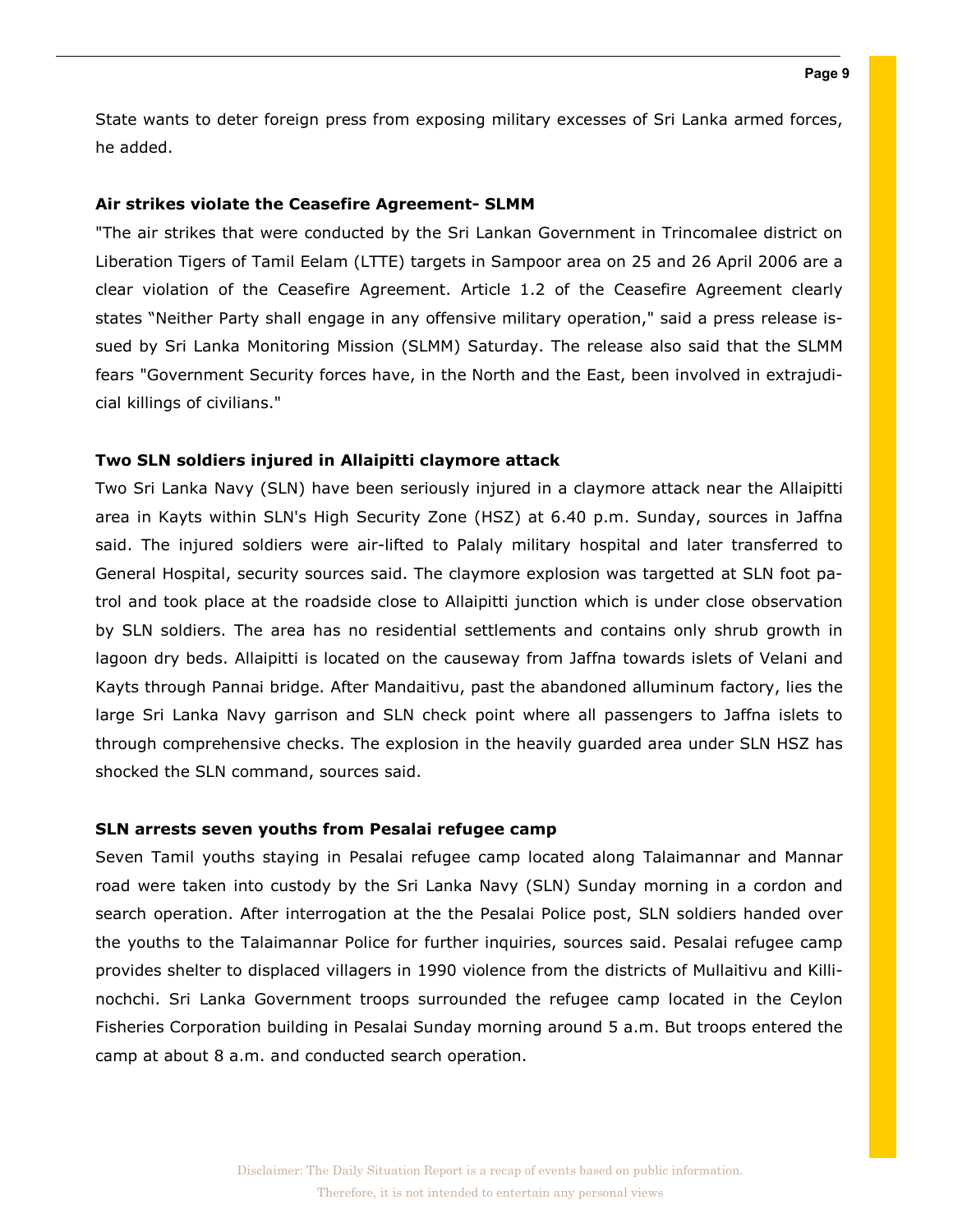# Bus conductor shot dead in Jaffna

A conductor of a private bus was shot dead at Power House road in Jaffna town, about 100 metres from Sri Lanka Army's 51-2 Brigade HQ, around 11.45 a.m., Sunday. The troops have cordoned off the area and are conducting a search, police sources in Jaffna said. The dead man was identified as M.Prakash, 25, of Columbuthurai. Prakash's bus plied between Muhamalai and Jaffna town.

# Tiger Commandos attack paramilitary camps, 18 killed – LTTE

18 paramilitary operatives of Karuna group were killed in an attack launched by an Elite Commando unit of the Liberation Tigers on three paramilitary camps in Sri Lanka Army (SLA) controlled Kasankulam close to Thibulana, located 7 km east of Welikande in Batticaloa - Polannaruwa border Sunday. Arms were seized and ammunitions at the paramilitary camps in Kasankulam were fully destroyed by the LTTE commandos in the surprise attack that was planned and supervised by Special Commander Col. Bhanu, an LTTE official from Kokkaddicholai in Batticaloa district told TamilNet. 10 paramilitary cadres sustained serious wounds, 5 were captured by the Tigers. An abducted Vavuniya trader was saved. The name of the Vavuniya trader was not available at the moment. LTTE commandos seized two PK LMGs, one RPG, one 81 mm mortar, six AK LMGs, 16 automatic rifles, 2 handguns and one communication equipment, LTTE officials said. One of the three camps was located near Kandakadu SLA camp and another near Kasankulam police station. The third one was located between the two other camps. The attack was launched around 12:30 a.m., Sunday, and went on for more than an hour, within the area surrounded by Sri Lanka Army (SLA) camps.

# SLA resumes mortar attacks in Vavunathivu

Sri Lanka Army (SLA) started firing mortar shells towards Liberation Tigers controlled Vavunathivu area from 11.30 a.m. Saturday, Thayamohan, Head of Batticaloa district LTTE Political Wing said. Several homes of residents of Mankikattu, Navatkudi and Puliyadikuda villages have been damaged but no one received any serious injuries, Thayamohan added. Attacks started when residents of the area who were displaced by last week's artillery attacks, were returning to their residences. The affected people have again sought refuge at the local schools, LTTE political head added.

# Civilian injured in Madhu claymore attack dies

Mr.M. Jeevananthan, a 24-year civilian who was seriously injured in the claymore attack by the Deep Penetration Unit of the Sri Lanka Army (SLA) in Thetchanamadu area of Liberation Tigers controlled Madhu area, succumbed to his injuries Saturday afternoon, sources from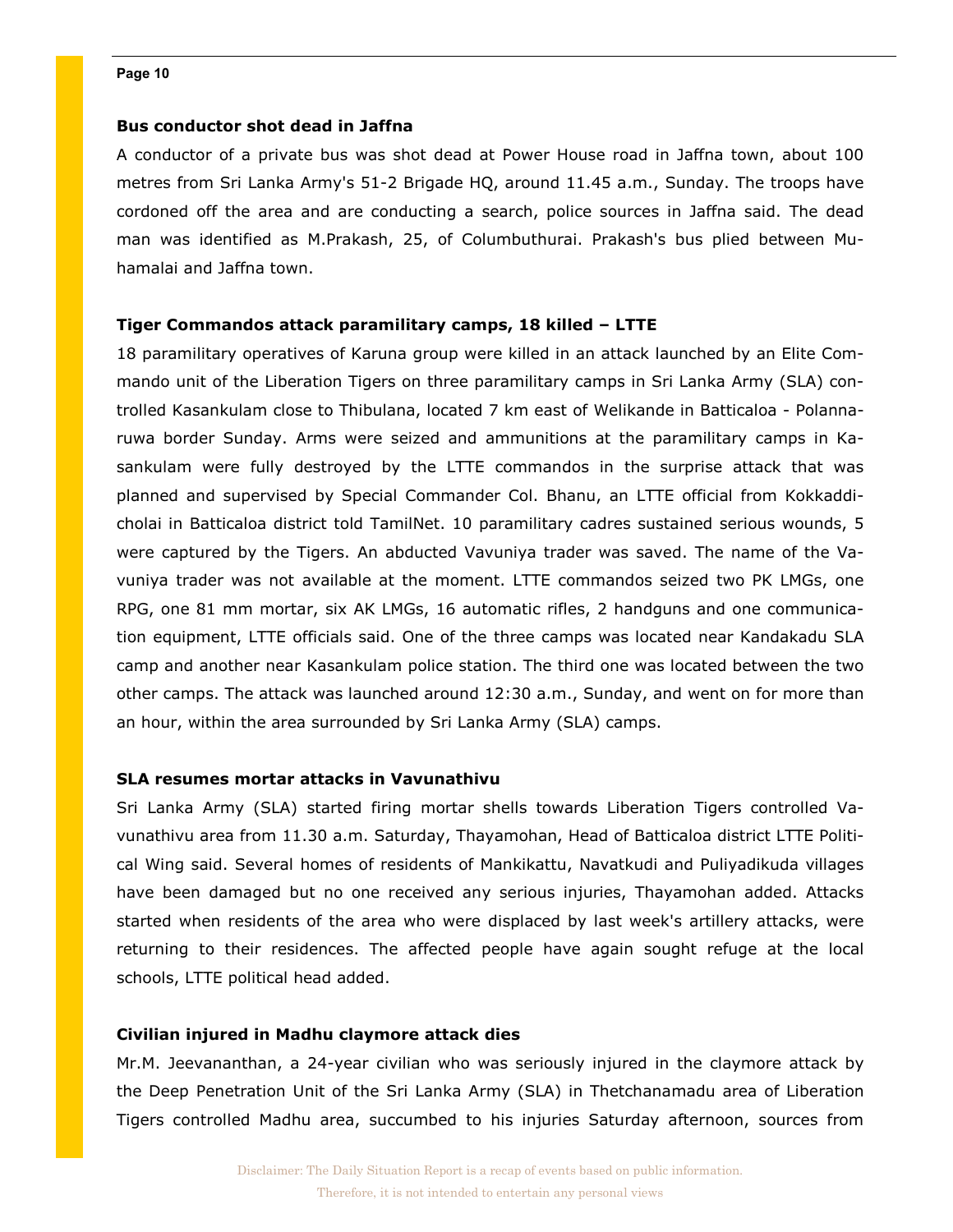Jaffna said. Jeevanathan was taken to Kilinochchi Government Hospital after he was injured from the Thursday attack and was transferred to the Jaffna Teaching Hospital Saturday morning for urgent surgery to save his life. He died during the additional surgery at the Jaffna Hospital.

# LTTE PS

# In a similar manner 97 Tamil youths were arrested in Colombo on 27 April.

It is worth noting that the headless bodies of five people were found at five different locations in the Upcountry. It has been suggested that these bodies may be that of the Tamil youths arrested in Colombo by the SLA. The bodies were found in different locations in Avissavalai in the Upcountry region among the tea estates. Most of the Upcountry Tamils who work in the tea estates live here. Member of Parliament for the region accused SLA of throwing the bodies there to frighten these people.

# Relief to the victims of GoSL aerial bombing blocked by SLA

SLA is blocking the unimpeded flow of relief to the victims of the bombing and shelling on 25, 26 April by the Sri Lankan armed forces. The relief to Muthur east must pass through the Kaddaiparichchan SLA checkpoint where it is being blocked.

# Young man shot and killed in Urelu in Jaffna by SLA-Paramilitary

Mariafernando Suthaharan (24) of Urelu was shot and killed by SLA-paramilitary on 28 April night at 7.15 pm. Suthaharan was going on his motorbike when the two gunmen on another motorbike shot him and escaped.

# SLA Claymore attack in Nedunkerni kills a member of the support force

A SLA placed claymore mine, inside the LTTE area of Nedunkerni in Vavuniya, killed a member of the support force, on 29 April morning. Ponnuthurai Mohanathas of 3rd Mile Post in Vadakachchi is the person killed in the attack. Another civilian injured in another SLA claymore attack in LTTE area in Mannar, on 29 April, died later. His name is M Jeevanathan.

# One man reported disappeared in Mannar

Visanthi Alosious (27), a farmer from Nanaddan in Mannar has been reported missing. SLA was conducting large scale search operations at that time of his disappearance. Visanthi went to the Nanaddan market to sell his vegetable produce and was returning home we he disappeared.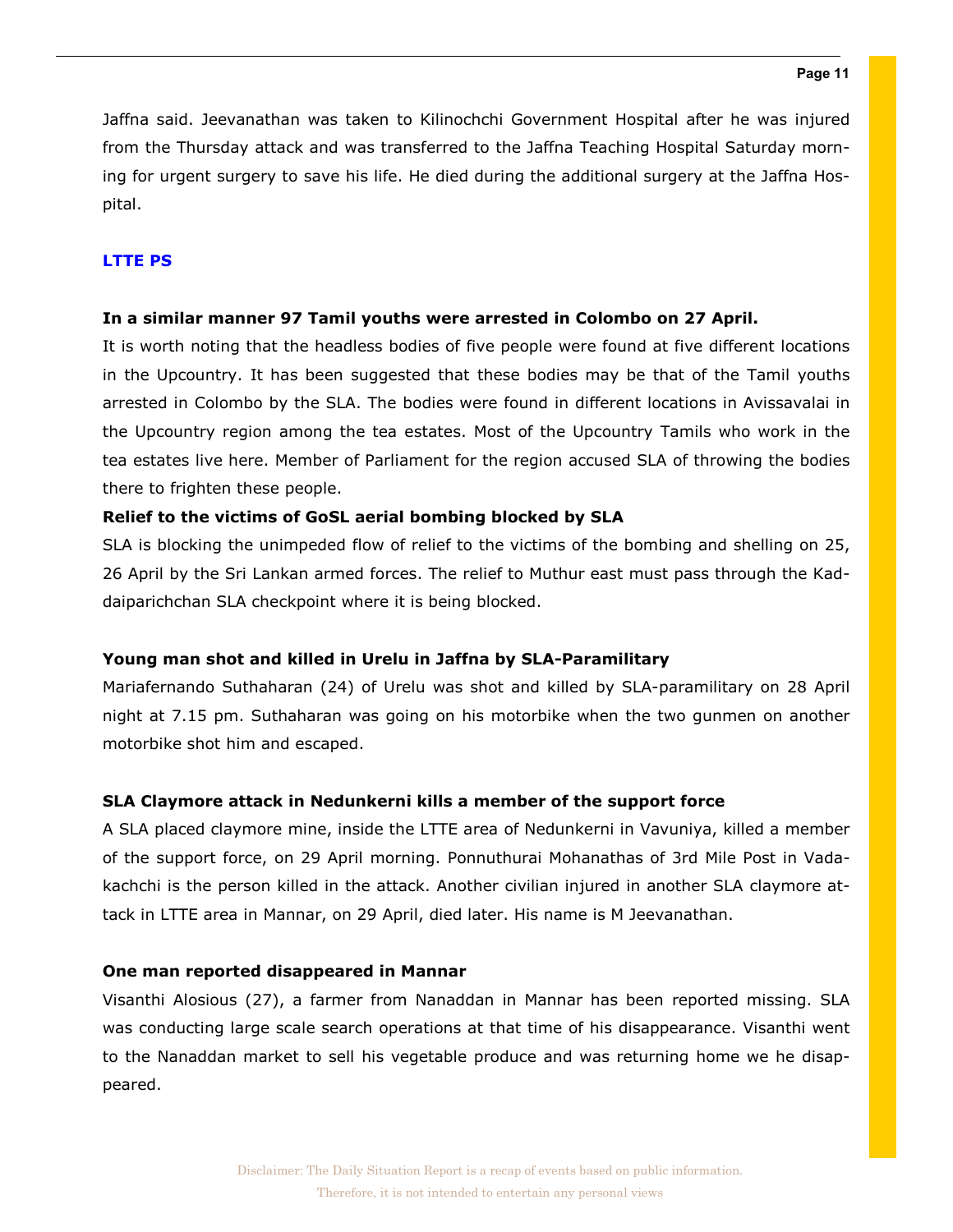# SLA continues to beats young men at Meesalai junction in Jaffna

Young men traveling in motorbikes are stopped and beaten at the Meesalai Junction in Jaffna by SLA. After the beating SLA refuses to hand the motorbikes back to the young men, insisting that they must bring their relatives before SLA will hand over the motorbike. Incident like this happened twice at this junction the last one being on 24 February.

# Heavy checking by SLA in near tertiary institutions in Jaffna

SLA is conducting excessively harsh search operations in front of Jaffna University and the Jafnna Technical College. SLA is standing with their faces covered in black cloth and with their rifles pointed towards travelers. They take young men to by lanes where they are stripped naked and threatened.

# SLA search increase in Jaffna

SLA cordon and search operations have increased in Jaffna in recent times. In particular it is very intensive in the Jaffna town areas. Shoppers and workers in the town are constantly subjected to heavy checking. On April 30, SLA arriving in large numbers in heavy vehicles conducted cordon and search in Inuvil, Karaikal and Nalamkaddai. Young men were subjected to threats during these operations.

# SLA increases number of ill conceived road blocks

SLA has placed large number of road blocks along the roads in Jaffna. These road blocks placed at close intervals is causing inconvenience to the dirvers and cyclists. Some of the road blocks are made of sand bunds that are too high. In Jaffna, many people earn a living by transporting heavy material on bicycles. These cyclists find it extremely difficult to manage these sand bunds across roads. Many of the road blocks are constructed after narrowing the roads with wooden material first. If drivers accidentally knock the wooden structures that narrow the roads, the SLA nearby is beating the drivers.

# Jaffna residents ordered to remove fences

SLA is ordering residents in Ponnalai High Securiy Zone, Suruvil, Puyankoodal, Naranthanai, Karapon, and Kytes areas to remove the fences on the both sides of the rad. In many places SLA is destroying the fence itself. These fences protect the plants that are cultivated and animals that are reared by the land owners. Without the fences stray animals pose a threat to the plants and animals that are reared in private lands.

# The amnesia of the GoSL and "all political parties"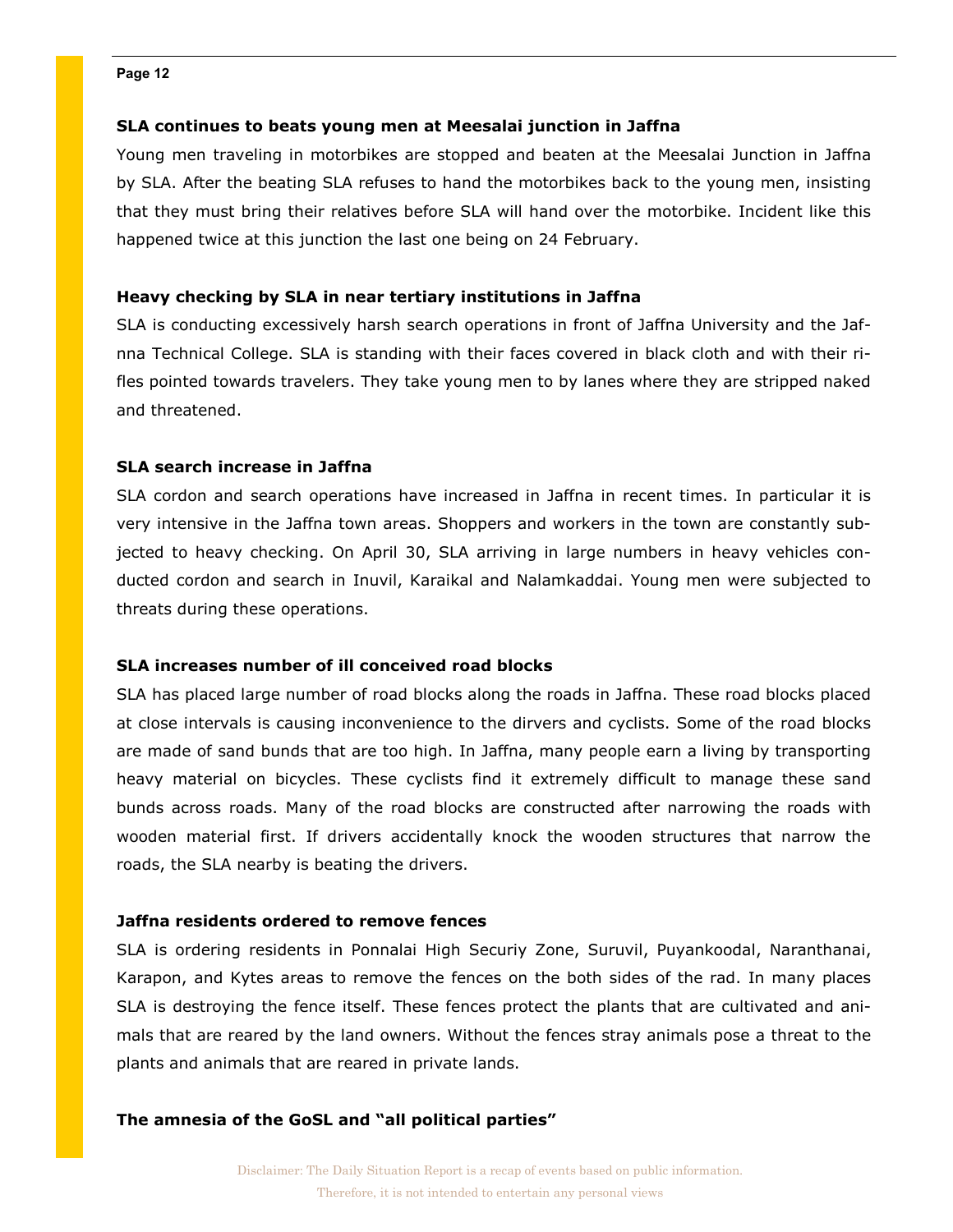To what extent does the southern polity in the island of Ceylon understands the, political, human rights, and humanitarian conditions in the Northeast? This is a question worthy of study by everyone who wants to, support, report on, analyze, or understand the peace process in the island. For the last six months of the CFA, the popular Tamil dailies, and there are many of them, have filled their pages with death squad style assassinations in the Northeast. These dailies are not fabricating the stories on a daily basis for sensationalizing the news paper. Tamil people and only Tamil people know the full truth because they are living it.

### EPDP Flash News

# Negotiations on May 10<sup>th</sup> contemplated

Norway facilitators are having discussions with the government and the LTTE to hold the second round of Geneva talks on  $10<sup>th</sup>$  of May. The government is ever ready to participate in the talks and will definitely send its representative to Geneva if the talks are held on the  $10^{th}$ , said the government spokesman on security arrangements and Minister Kehaliya Rambukwella. In the meantime, the government has made an alternative arrangement to transport the eastern LTTE cadres to Vanni. It could be recalled that the government offered air transport for these cadres prior to the Geneva talks, which was supposedly to be held last month. A positive response is expected from the LTTE within the next two days, sources said

# LTTE brands the Tamil people as terrorists

No one can accept the attempt to brand the Tamil people as terrorists. Terrorist brand only fits the LTTE, remarked the Sri Lanka Peace secretariat. The LTTE rumour is that Tamil citizens are attacking the forces but it is a clear act of the LTTE to humiliate their own community. LTTE are using dangerous claymore bombs to attack the forces and use people as human shields. Only the LTTE have the training, experience, ability and the need to conscript children to their military and continue with abductions and political killings. Human Rights Watch, Amnesty International and UNICEF have also confirmed it. The LTTE had massacred 115 persons including 42 civilians, 18 sailors, 31 soldiers, 3 airmen, 4 policemen and 7 home guards between April 24<sup>th</sup> and 27<sup>th</sup>, reports say.

# Who is the officer?

Military police are investigating to capture the military officer who helped the pregnant LTTE suicide bomber to obtain medical assistance at the army hospital. The CID are probing closely to find the person who had exclusively helped this suicide bomber to visit the army hospital pretending to be going for medical assistance and this woman is said to have made several visits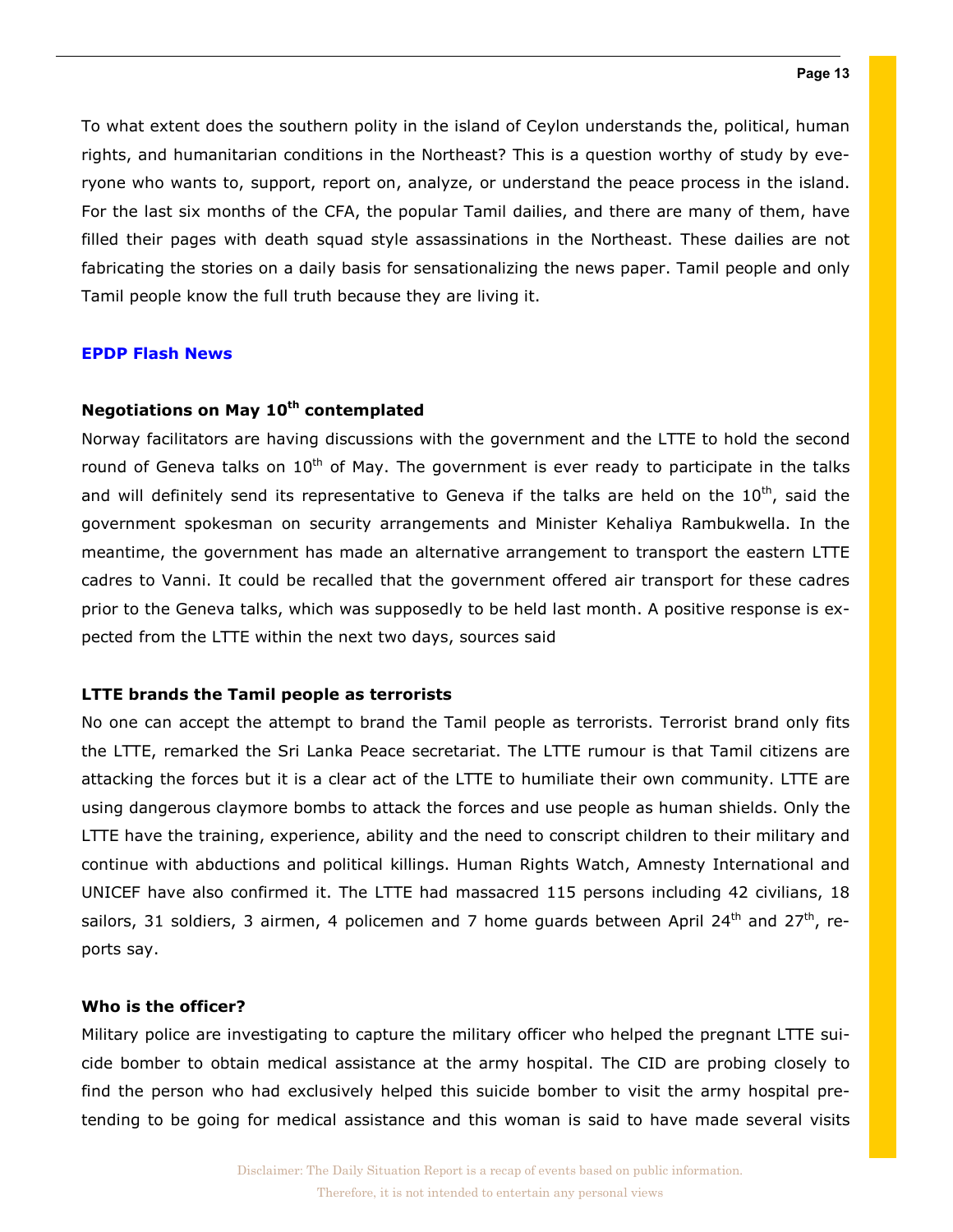before the attack, said a senior police officer.

# Journey assured if attacks stopped and date assured

The government has sent a message to the LTTE through SLMM chief, Ulf Henricsson and Norway Ambassador, Hans Brattskar, to stop attacks on the security forces and announce the agreement and confirmation on the date for the next round of talks in Geneva, said Foreign Minister, Mangala Samaraweera. Minister Samaraweera also informed the truce monitors that the government has agreed to arrange a suitable aircraft from Sri Lankan Airways to provide transport for the LTTE eastern cadres to visit Vanni if the LTTE agrees for the above two important points. Though the message was sent through to the LTTE, they do not seem to be changing their attitude in stopping the attacks on the forces and civilians, sources said.

# Government shows flexibility to achieve peace

It is good sign that the LTTE had agreed to participate in the Geneva talks on May  $10^{th}$ , said Minister Keheliya Rambukwela. Information has been received through Norway sources that the LTTE had agreed to attend Geneva talks. The government will be happy if the information is correct, as the government's attempt is to bring the LTTE to negotiating table. It is showing flexibility in many ways and confirms to the world that it is solely committed to peace. As Geneva talks are supposed to be held in Geneva on May 10<sup>th</sup>, Foreign Minister Mangala Samaraweera is scheduled to leave for India on the 8<sup>th</sup> to meet the Indian Prime Minister, Manmohan Singh and other Indian leaders on peace and other important matters, sources said.

# LTTE attempts to murder the mother of a child

A housewife from Thiruwalluvar Road,  $6<sup>th</sup>$  Division, Velanai was shot and injured by the LTTE around 6.00 p.m. last evening. This had occurred in the island area of the peninsula. The victim is identified as Ratnasingam Bothini (aged 29). LTTE cadres arrived on a motorcycle and opened fire on her while she was carrying cow dung home. She was rushed to Vangalavadi government hospital and transferred to THE Jaffna Teaching Hospital for further treatment. Kayts police are investigating the matter.

# Head found in Vavuniya

Vavuniya police had found a head without the body at Vairapulyankulam, Vavuniya yesterday. The victim is identified as Lasser Dharmasegaram alias Dharsan (aged 24), a fruit vendor from Thonikkal. A complaint was made at the police earlier that the person was missing from last Friday (28.04.2006). Police was only able to find his body earlier.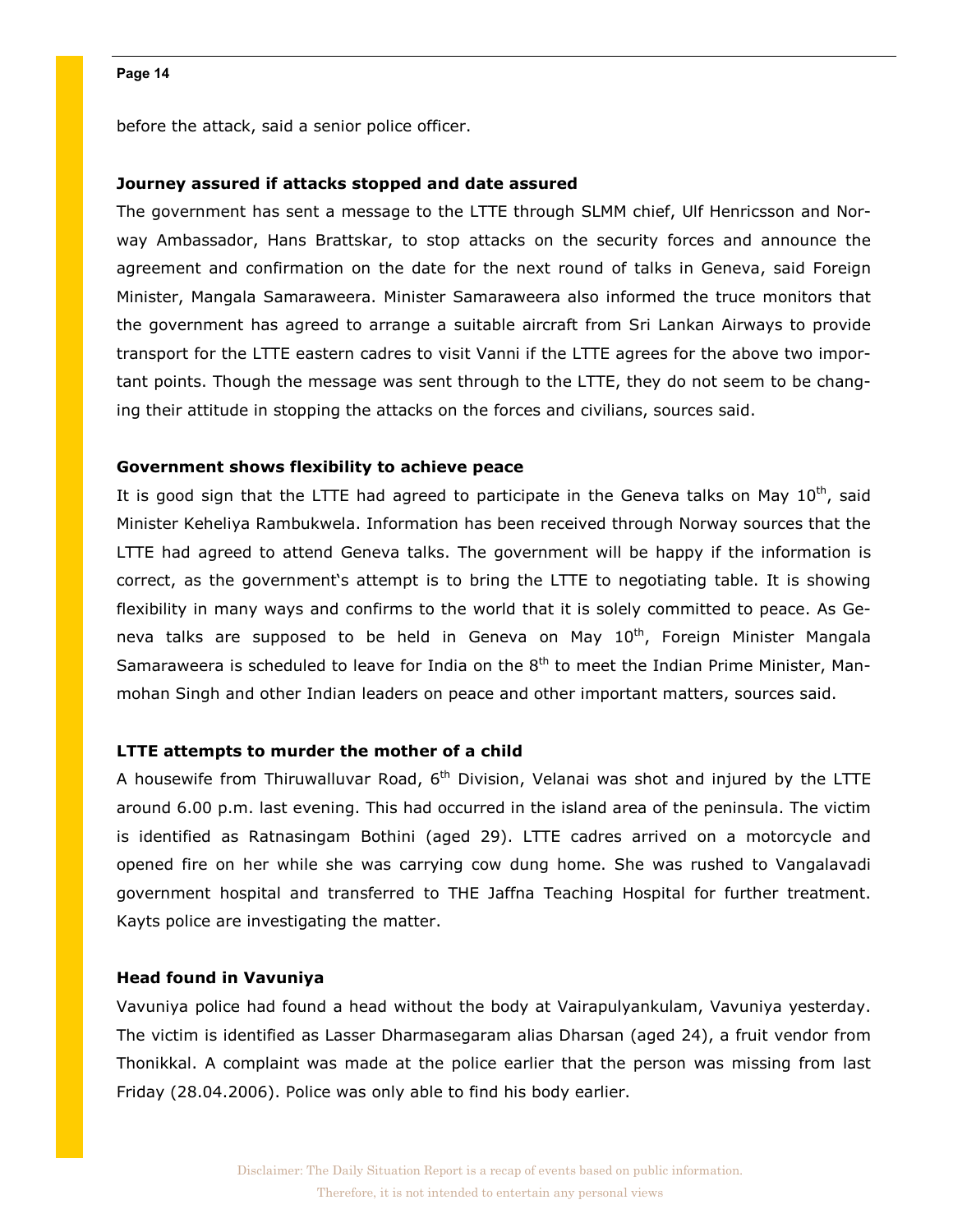# Daily News

# SLMM revises statement after Govt. objections

The Sri Lanka Monitoring Mission yesterday agreed to revise its original statement issued on Saturday after the Government expressed its displeasure over certain sections of the statement, Government Peace Secretariat Chief Dr. Palitha Kohona told the Daily News. Dr. Palitha Kohona met SLMM Chief Ulf Henricson yesterday at the Peace Secretariat to discuss the SLMM statement issued on Saturday ruling that the Government violated the CFA by launching air attacks on identified LTTE targets. According to Dr. Kohona the Government also expressed its displeasure at the way the language that the SLMM spokeswoman uses when giving comments.

# The Island

# LTTE promises mini Eelam in London

Many an eyebrow has been raised here by the rhetoric of some LTTE supporters in the local government election fray, who promise preferential treatment for the Tamil community, in a multi racial society that believes in social integration. The LTTE have put forward several candidates to contest for the position of local authority councilors on the 4th of May in key areas with large Tamil constituencies. While a large number of Tamils are participating in the elections, a close examination of some of the Tamil candidates indicate that they are either sympathisers or ardent supporters of the UK proscribed terrorist organization, the Liberation Tigers of Tamil Eelam (LTTE) and have engaged in activities in support of the LTTE. The motive of the LTTE action is to attempt to influence the political thinking of the British government in favour of them and gain access to voter lists and target Tamil residents for extortion.

### Navy destroys attacking Sea Tiger boat

A Sea Tiger boat was completely destroyed in a confrontation with a Navy craft yesterday (1). Four other Tiger boats on a mission to attack the Navy vessel had fled after the Navy counter attacked them, sources said. The Navy's Dvora craft sustained damages in the attack by the Sea Tigers and five sailors were injured. They were admitted to the Trincomalee Hospital, sources said.

# Sniper gun detected

In a joint cordon and search operation conducted by the Army and the Mt Lavinia police, a sniper rifle with a telescopic mount was recovered from a flat which had been occupied by crack intelligence operative Inspector T. Jeyaratnam, now believed to be in LTTE custody. Though the flat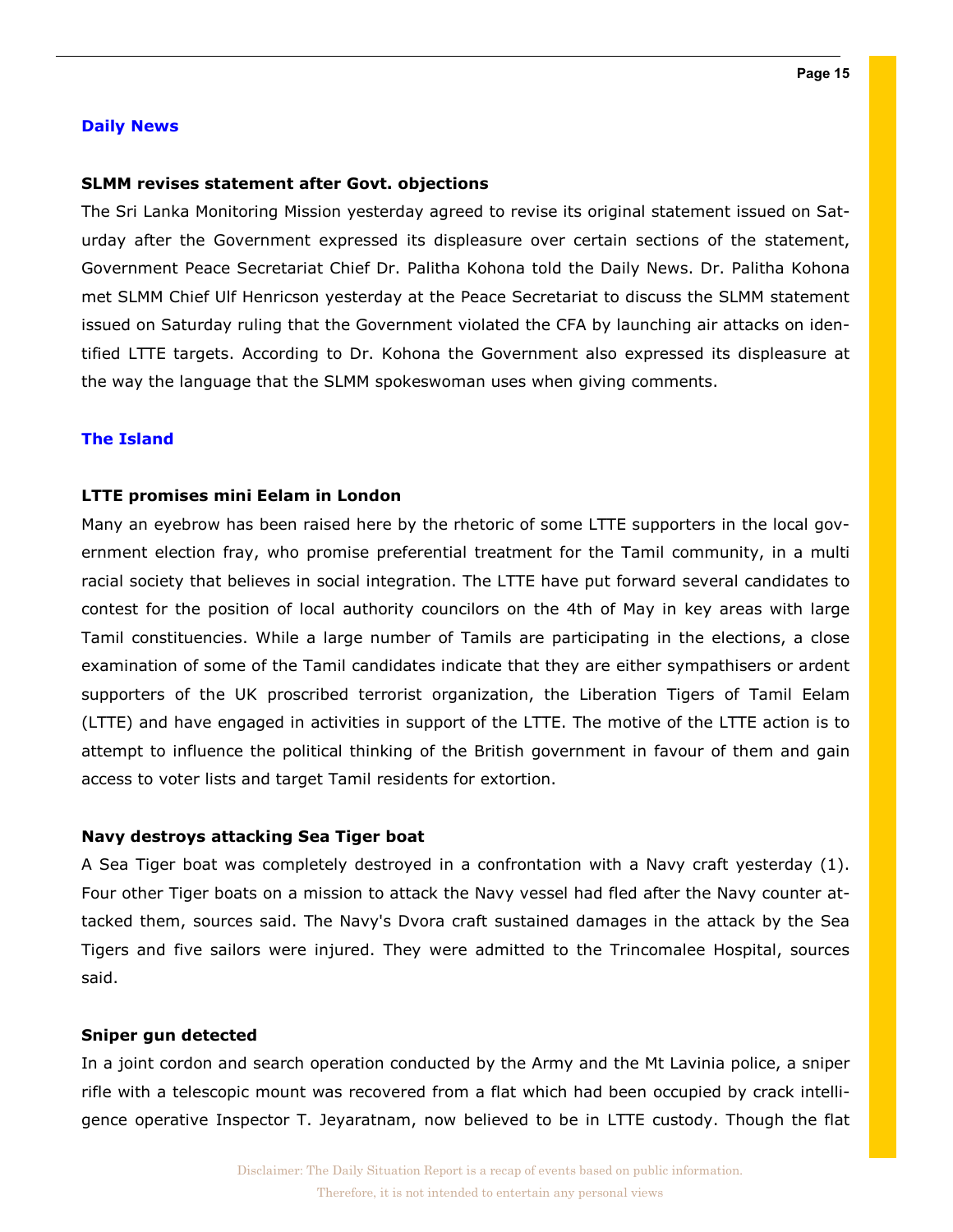was locked from outside there was a frenzy of activity inside. IP Jeyaratnnam went missing on 27 April last year after a friend, who had returned from overseas hosted his family to dinner at the Mt Lavinia Hotel. Later it was disclosed that the man who hosted the dinner was a key LTTE contact and he may have had a hand in the abduction later in the day.

# Daily Mirror

# LTTE likely to accept sea planes

Though violence continued in the North East, there were signs yesterday of a near breakthrough in the deadlocked peace process between the Government and the LTTE. The Sri Lanka Monitoring Mission informed the government that there were positive indications of the LTTE accepting the government's sea plane offer to transport its eastern leadership to the Wanni, but it said late last night talks might not resume soon. SLMM Head Ulf Henricsson and the Government Peace Secretariat Head Palitha Kohona yesterday met for a discussion where the SLMM told the government of the LTTE's current thinking on the sea plane offer, Investment Promotion Minister Rohitha Bogollagama said.

# SLMM to rule LTTE sea movement as ceasefire violation

The Sri Lanka Monitoring Mission is likely to rule the sea movement conducted by the LTTE on Sunday night as a ceasefire violation as the Tigers do not have a right to the sea, the SLMM said yesterday. There was high drama in the Trincomalee seas early last morning hours after the LTTE attempted to transport some of its cadres by sea from the east to the Wanni aboard sea tiger vessels defying government objections resulting in the Navy opening fire on the Tiger vessels. Five LTTE sea tiger attack craft, which attempted to enter the Trincomalee harbor at around 5.54 last morning, came under Navy attack at Foul Point resulting in the destruction of one rebel boat and causing minor injuries to five sailors. "We attacked the five LTTE boats that attempted to infiltrate the Trinco harbour. One boat caught fire while the rest fled. One of our Dvora boats was hit by rebel gun fire. Five sailors received minor injuries," Navy spokesman Commander D.M.K. Dassanayake said.

# Female with suspected LTTE links nabbed

A Tamil woman with suspected LTTE links was taken into custody by the Baduraliya Police while hiding in a house at Maragahadeniya in Baduraliya. She had in her possession five passports and had claimed to have come to the house on her cousin's request as the owners had gone abroad, police said. The suspect had identified herself as Ganendram Thamilvani. However, Mathugama ASP Priyalal Dasanayake said she did not possess an identity card or a passport of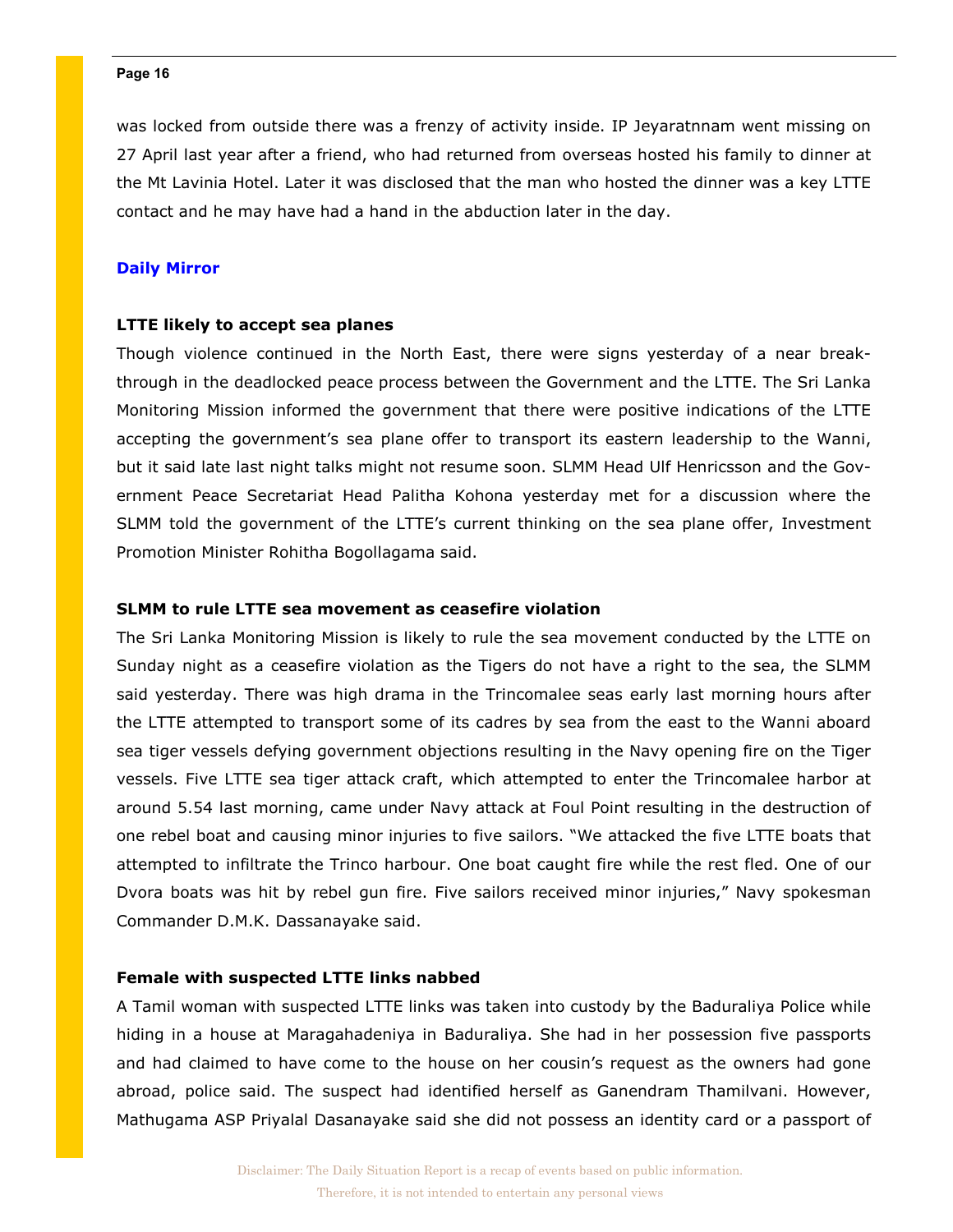her own. She claimed to have resided at Wattala before shifting to Baduraliya, he said.

# Cycles banned in Trinco

The Trincomalee police have restricted the entry of all motorcycles and bicycles to the town from today citing security reasons. DIG Eastern Range Rohan Abeywardene ordered the police to enforce the ban since they were used in several Claymore mine explosions recently. The decision was taken after yesterday's explosion of another Claymore fixed to a bicycle in Trincomalee town where four civilians and a sailor were killed and eight others injured. Police have reserved special places outside the city for the parking of these bicycles and motorcycles.

# Kokilai villagers flee in fear

Following Saturday's LTTE attack on the Kokilai Army Camp, families in the fishing village had fled to Pulmudai. OIC Pulmudai, Inspector Kelum Fernando said by about 7.00 p.m. on Saturday nearly two hundred families had come to Pulmudai by boats and the refugees were housed at the Muslim College in Pulmudai town. Armed LTTE cadres who had come in four boats from the direction of Mullativu had attacked the Army camp in the Kokilai Island and the army had retaliated. The fisher folk who were terrified had fled. Police said that one of the two injured during the fleeing succumbed to his injuries later in the night after being admitted to Pulmudai hospital.

# Separate State in N-E not possible sans consent of India and international community: Tampoe

The Ceylon Mercantile Union (CMU) held their May Day rally at their headquarters yesterday, with the participation of their members from the industrial and commercial establishments. However, the CMU had to cancel their traditional May Day procession on police instructions, citing security concerns. Veteran trade unionist and CMU General Secretary Bala Tampoe scoffed at the Government's earlier decision to have May Day celebrations in Galle, on security grounds. He said that, if the Government feared a single, pregnant suicide bomber attacking the Army Commander, inside Army headquarters and fled to Galle, they would jump into the sea, if a group of LTTE cadres were to come to Colombo. Condemning the killing of members on both sides, Mr. Tampoe said that a separate State could not be formed in the North-East, without the consent of the international community, including India, even if the Tamil Tigers gained control of it, militarily.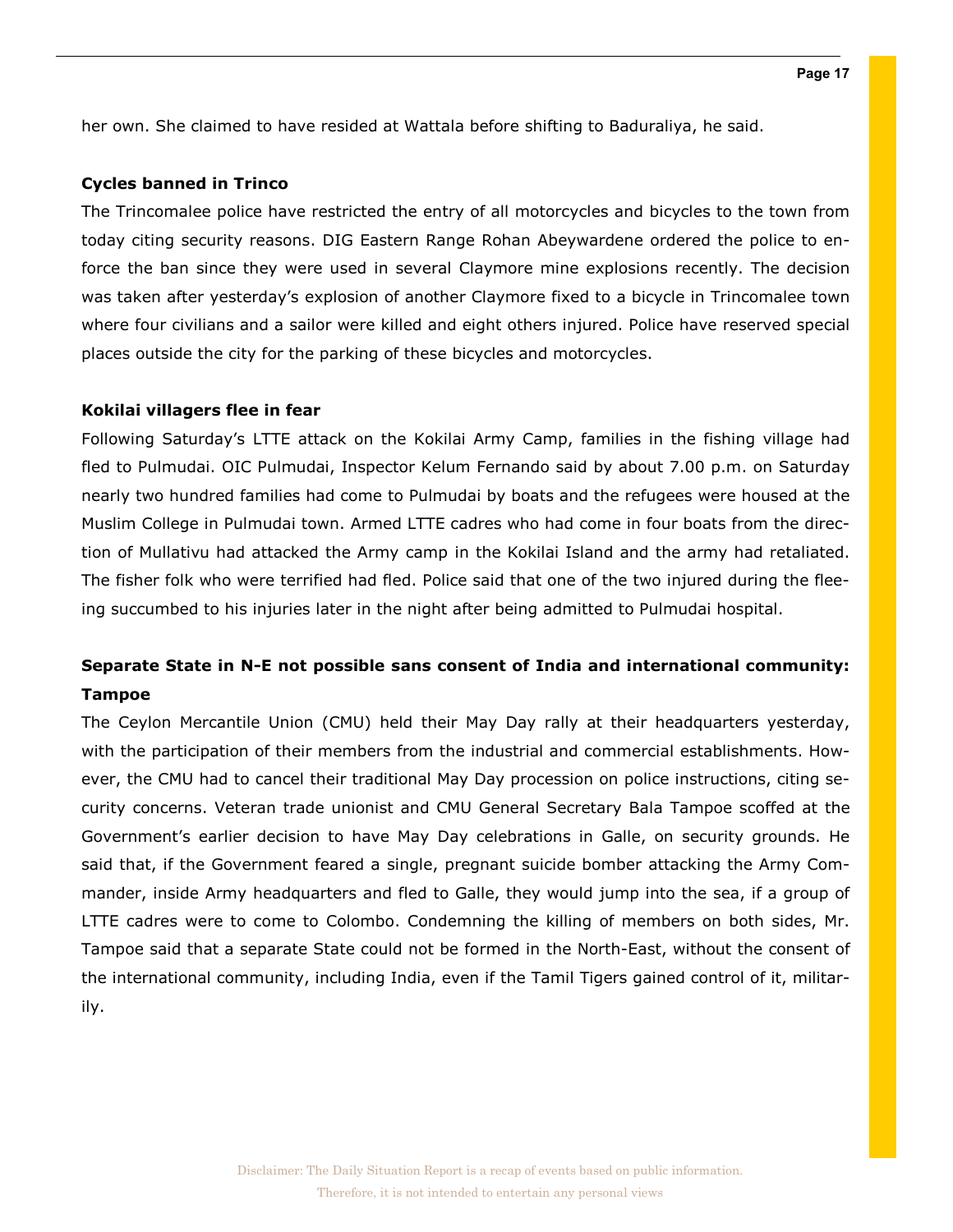# The Sunday Leader

# Minister contacts LTTE directly for talks

The government last week made direct contact with the LTTE and urged its return to the negotiating table with a promise to immediately halt the aerial bombardment in Trincomalee. The government's decision was communicated by Plan Implementation Minister and Defence Spokesman, Keheliya Rambukwella who contacted LTTE Media Spokesman, Daya Master and urged the LTTE's return to the negotiating table. The Minister who had said he was speaking with the President's authority had also indicated two sea planes were on stand-by to ferry the LTTE eastern commanders for a meeting of their central committee in the Wanni to pave the way for talks. LTTE sources confirmed the Minister's call to Daya Master. It is learnt the LTTE Media Spokesman had informed the Minister to convey any messages using the channel of the Norwegian facilitators. He had said the LTTE would in any event not consider any proposal until the aerial bombardment was stopped totally. The Minister had informed Daya Master the government would stop the aerial bombardment immediately and to communicate the government's proposal to Political Wing Leader S. P. Tamilselvan and revert. Minister Rambukwella confirmed to The Sunday Leader that he spoke with Daya Master on Wednesday. The government has also given assurance to the LTTE through Norway that as a goodwill gesture to pave the way for talks it will ensure there will be no attacks on LTTE cadres in government controlled areas for a period of one week.

# Lanka Truth

### Norwegians getting ready to go to Kilinochchi!

Norwegian representatives are getting ready to go to Kilinochchi with Government proposals on Geneva talks. Norwegians believe that tiger organization may not reject the proposals and would agree for talks in Geneva. Talking about the prevailing situation SLMM head Ulf Henriksson says there is a feeling that a sort of a war is being carried on. However none of the parties had declared that they were withdrawing from CFA and as such he and his team could continue to remain in the country as there were things that they could do.

### Tigers attack civilians at Kabethigollawa

In an attack carried out by members of wanni tiger organization on a lorry loading sand at Mukunuoya at Thalgahawewa at Kabethigollawa the owner of the lorry and a fish monger riding a motorbike were killed. Three others who were in the lorry have been admitted to Anuradhapura hospital with serious injuries. The tigers who had been waiting hidden near the road had opened fire as the lorry had reached the place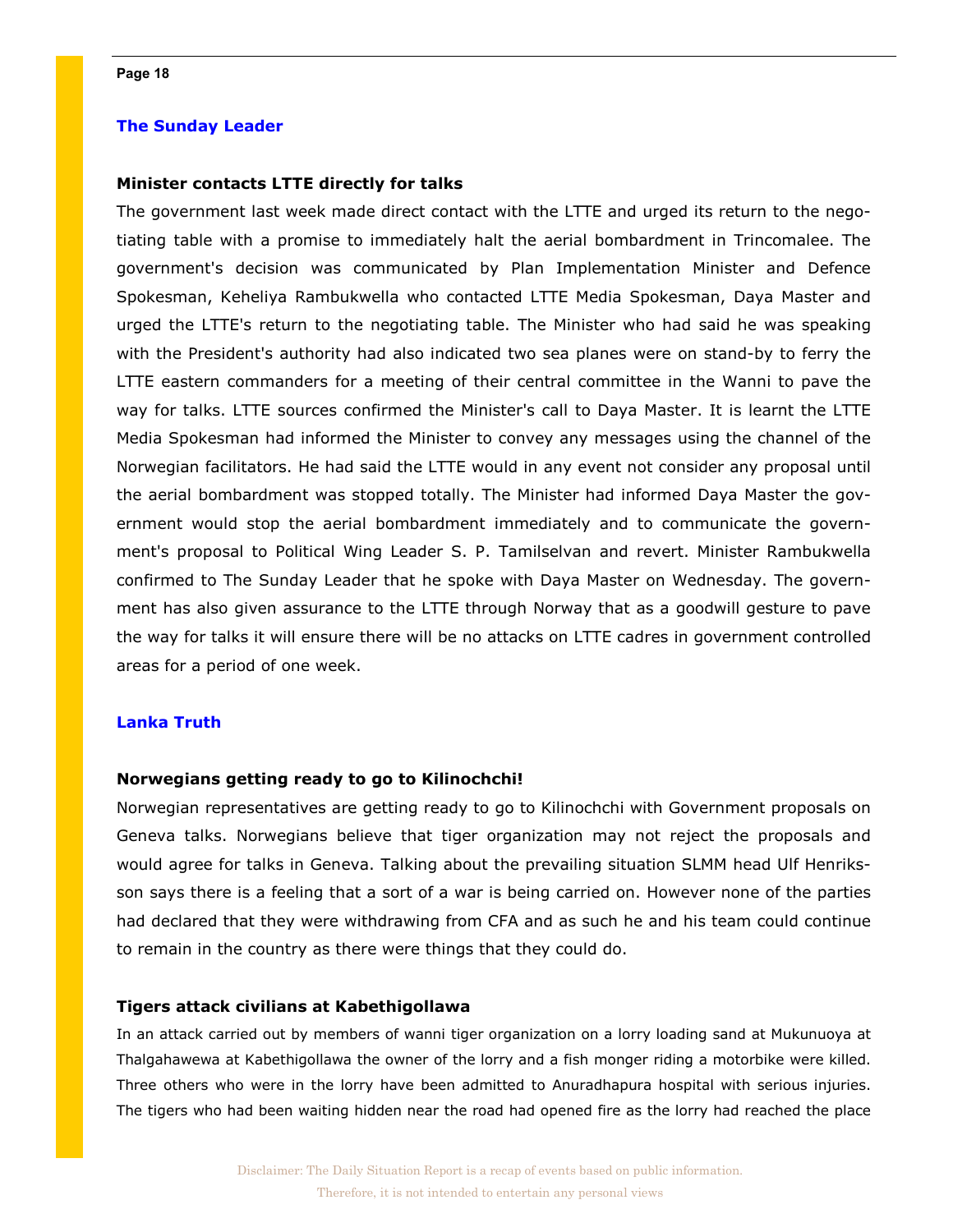they had been hiding. The fish monger had been riding his motorbike to go to Thalgahawewa to bring fish when he was gunned down by the tigers. Mr. Ananda Hettiarachchi, SP, Anuradhapura and a police team had gone to the scene of the incident immediately. A joint search operation by police and Army is being conducted to apprehend the tiger murderers.

# Puthinam.com

### We will navigate in our own sea area

Col. Susai the specail commander said that they will use the sea route for which they are entitled. He also said that on the 30th Apr 2006 a LTTE vessel which left Vanni to go to Trincomalee with their cardres by sea dropped them and brought another set of cardres by the East Vanni sea route. Therefore, he said that he will use the sea passage and if it is obstructed they will attack.

#### Sea trip is a violation of CFA- SLMM

SLMM says that the sea trip by the LTTE to and from Vanni to East is violation of the CFA.

### No possiblity of early talks

SLMM chief Mr Henricsson said that at the present juncture there is no scope for an early date for the peace talks. He met Dr. Palitha Kohona and had discussions including the statement of SLMM that the Army is killing people beyond justice. Minister Rohitha Bogollagama said that the LTTE's considering the offer to facilitate the movement of eastern commanders by a sea plane.

### We cannot condone the Killings of our people

Lawrance, The LTTE North commander, at a seminar held at Elephant Pass said that the LTTE cannot just wait when their people are being killed. The LTTE is sacrificing their lives for the benefit of the Tamil people. Jaffna people suffer due to Army attrocities and if we rise up no force can stop us, he said.

### Kayts Ellaran force admits killing of a girl- Bodhini

On the 20th Apr 2006 a young girl named Bodhini known as Sugee was shot and killed when returning from a Navy camp. The Elaran force has issued a statement that diseased was warned several times not to have connections with the Navy and be a traitor to the Tamil national force. But she continued to be friendly with the Navy. On the day of the killing she was returning from the Navy base. The Elaran force states that the ultimate punishment had been given to her and it was the punishment for traitors.

#### Dessertation of Army personnel

On the 29th Apr 2006 three Army personnel attached to the Vavuniya Omanthai army camp had desserted the service. In order to track them the traffic was stopped and extensive searches were conducted. From Vavuniya and Mannar army camps many have desserted. In Jaffna some of them wants to dessert the Army but held back due to security reasons. It is revealed that about 50,000 personnel had so far desserted.